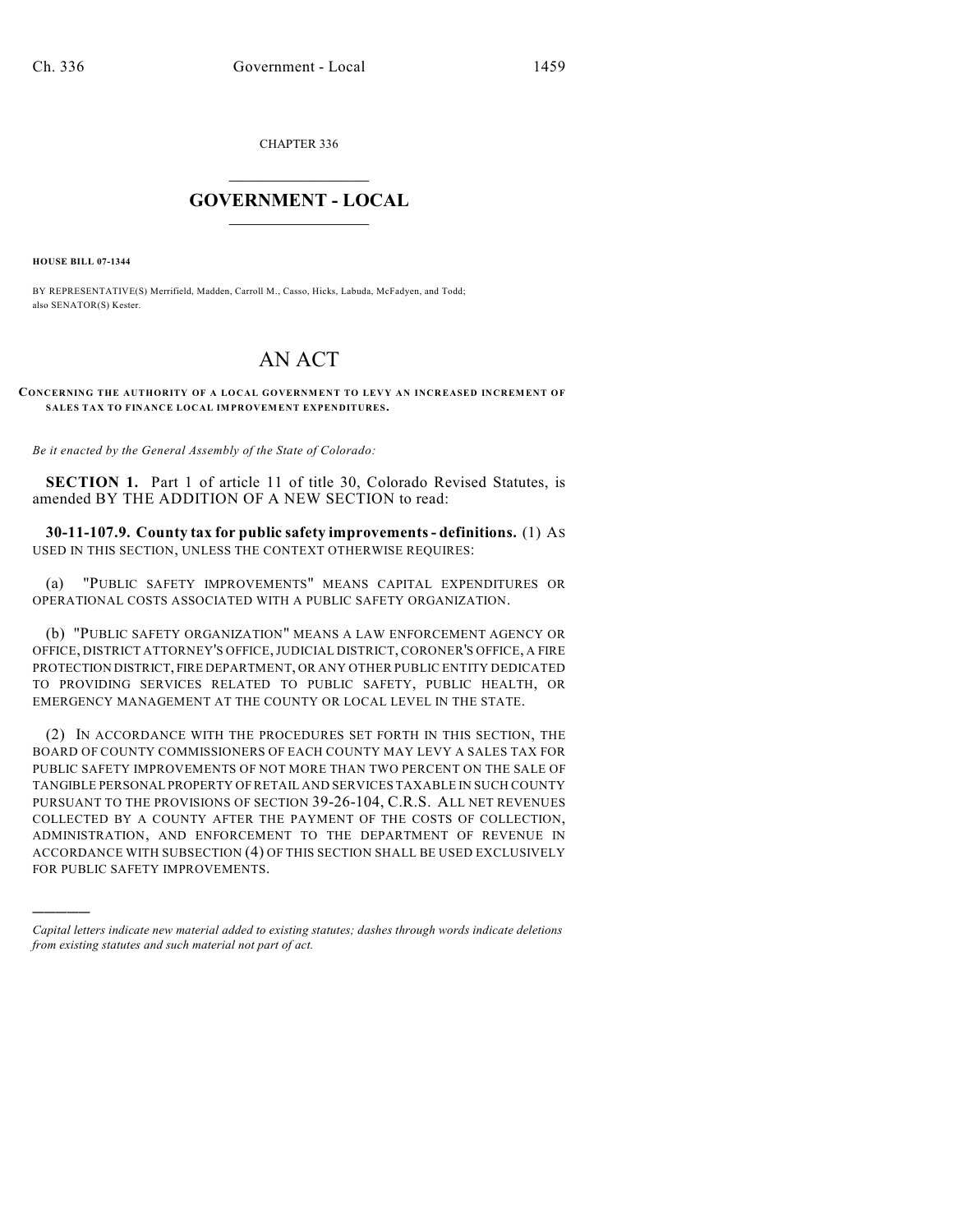(3) THE BOARD OF COUNTY COMMISSIONERS OF A COUNTY MAY BY RESOLUTION APPROVE A PROPOSAL FOR A COUNTY PUBLIC SAFETY IMPROVEMENTS TAX; THEREUPON THE PUBLIC SAFETY IMPROVEMENTS TAX PROPOSAL SHALL BE SUBMITTED TO THE REGISTERED ELECTORS OF THE COUNTY AT THE NEXT GENERAL ELECTION. THE PROPOSAL SHALL CONTAIN A DESCRIPTION OF THE TAX INCLUDING ITS PURPOSES AND SHALL STATE THE AMOUNT TO BE IMPOSED. THE PROPOSAL MAY INCLUDE A PROVISION TO ALSO SEEK VOTER APPROVAL TO RETAIN AND EXPEND ALL OR A PORTION OF THE REVENUES OF THE TAX FROM DISTRICT FISCAL YEAR SPENDING FOR PURPOSES OF SECTION 20 OF ARTICLE X OF THE STATE CONSTITUTION. THE CONDUCT OF THE ELECTION SHALL CONFORM SO FAR AS PRACTICABLE, TO THE GENERAL ELECTION LAWS OF THE STATE AND WITH THE PROVISIONS OF SAID SECTION 20.

(4) (a) THE COUNTY PUBLIC SAFETY IMPROVEMENTS TAX SHALL BE COLLECTED, ADMINISTERED, AND ENFORCED, TO THE EXTENT FEASIBLE, PURSUANT TO SECTION 29-2-106, C.R.S.

(b) THE DEPARTMENT OF REVENUE SHALL PERFORM, ON AN ANNUAL BASIS, AN ANALYSIS TO DETERMINE THE NET INCREMENTAL COST OF SUCH COLLECTION, ADMINISTRATION, AND ENFORCEMENT. THE DEPARTMENT SHALL RETAIN ONLY THE AMOUNT DETERMINED TO BE NECESSARY BY THE COST ANALYSIS, AND IN NO EVENT SHALL THAT AMOUNT EXCEED THREE AND ONE-THIRD PERCENT OF THE AMOUNT COLLECTED. SUCH AMOUNT RETAINED SHALL BE TRANSMITTED TO THE STATE TREASURER, WHO SHALL CREDIT THE SAME TO THE GENERAL FUND, AND SUCH AMOUNT SHALL BE SUBJECT TO APPROPRIATION BY THE GENERAL ASSEMBLY FOR THE NET INCREMENTAL COST OF SUCH COLLECTION, ADMINISTRATION, AND ENFORCEMENT.

(5) NO PUBLIC MONEYS FROM ANY SOURCE SHALL BE EXPENDED DIRECTLY OR INDIRECTLY TO URGE ELECTORS TO VOTE IN FAVOR OR AGAINST THE IMPOSITION OF A COUNTY PUBLIC SAFETY IMPROVEMENTS TAX. NOTHING IN THIS SUBSECTION (5) SHALL BE CONSTRUED AS PROHIBITING AN ELECTED OFFICIAL FROM EXPRESSING HIS OR HER PERSONAL OPINION CONCERNING THE IMPOSITION OF THE TAX.

**SECTION 2.** 30-20-604.5 (3), Colorado Revised Statutes, is amended to read:

**30-20-604.5. District sales tax.** (3) The tax authorized by this section shall not be subject to the limitations imposed by section 29-2-108, C.R.S., but in no event shall such tax exceed one-half of one percent.

**SECTION 3.** 29-2-108 (3), Colorado Revised Statutes, is amended to read:

**29-2-108. Limitation on amount.** (3) A tax imposed pursuant to section 24-90-110.7 (3) (f), 29-1-204.5 (3) (f.1), 29-2-103.7, 29-2-103.9, 30-11-107.5, 30-11-107.7, or 37-50-110 SECTION 24-90-110.7 (3) (f), 29-1-204.5 (3) (f.1), 29-2-103.7, 29-2-103.9, 30-11-107.5, 30-11-107.7, 30-11-107.9, OR 37-50-110, C.R.S., and the additional tax authorized by section 30-20-604.5, C.R.S., if imposed, shall be exempt from the six and ninety one-hundredths percent limitation imposed by subsection (1) of this section.